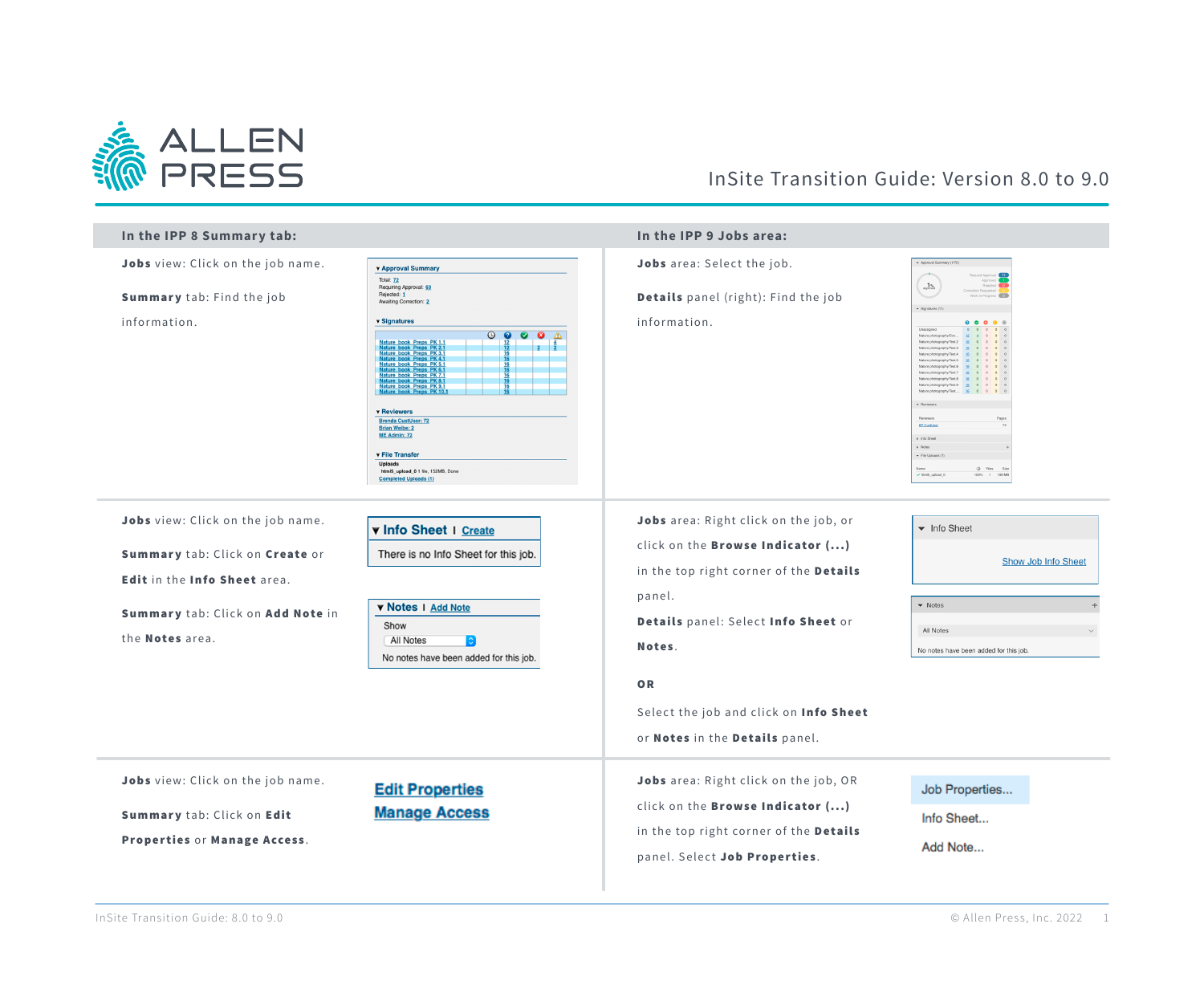| In the IPP 8 Pages tab:                                                                |                                                                                                                                                                                                                                   | In the IPP 9 Jobs area:                                                                                                                                                   |                                                                                                                                                                                                              |
|----------------------------------------------------------------------------------------|-----------------------------------------------------------------------------------------------------------------------------------------------------------------------------------------------------------------------------------|---------------------------------------------------------------------------------------------------------------------------------------------------------------------------|--------------------------------------------------------------------------------------------------------------------------------------------------------------------------------------------------------------|
| Jobs view: Click on the job name, then click on the Pages link<br>beside the job name. |                                                                                                                                                                                                                                   | Jobs area: Click on the job name to display the list of pages<br>(Pages view).                                                                                            |                                                                                                                                                                                                              |
| Options area: Choose display<br>options.                                               | View: $\boxed{\equiv}$<br>Thumbnail: <b>E E C</b>                                                                                                                                                                                 | Display options are located in the<br>lower right corner of the window.                                                                                                   | 国田<br>ΠI                                                                                                                                                                                                     |
| Pages tab: Click on the Information<br>icon next to the page thumbnail.                | NatureBook.p1.pdf<br>Preflig<br>ast M<br><b>File Si</b><br>Color T<br>Path:\\'                                                                                                                                                    | Pages view: Right click on the page,<br>OR click on the <b>Browse Indicator</b><br>() in the top right corner. Select<br>Page Information.                                | NatureBook.p1.pdf<br>Page Information<br>Set Color Target                                                                                                                                                    |
| Pages tab: Select pages and click<br>on Request Approval, Approve, or<br>Reject.       | ? Request Approval<br>♪<br>Approve<br><b>X</b> Reject                                                                                                                                                                             | Pages view: Select pages and click on the appropriate icon.<br><b>Request Approval</b><br>×                                                                               |                                                                                                                                                                                                              |
| Pages tab: Select pages. Choose an<br>action to perform.                               | 分<br><b>Set Color Target</b><br>ĒŦ<br><b>Add To Group</b><br>ra<br><b>Remove From Group</b><br>4<br><b>Download Proof</b><br>Ľ,<br><b>Download HiRes</b><br>q.<br><b>Download JPEG</b><br>圓<br>Report<br>N<br><b>Remove Pages</b> | Pages view: Select pages. Right<br>click on the selected pages, OR click<br>on the <b>Browse Indicator ()</b> in the<br>top right corner. Choose an action<br>to perform. | Page Information<br>Set Color Target<br><b>Download Proof</b><br><b>Download Hi Res</b><br><b>Download JPEG</b><br>Report<br>Add to Group<br><b>Remove from Group</b><br>Manage Groups<br><b>Remove Page</b> |
| Page Groups area: Select New,<br>Edit, or Delete.                                      | <b>Page Groups</b><br><b>New Edit Delete</b><br>All<br>Unfiled<br>Show pages in sub-groups                                                                                                                                        | Pages view: Right click on the page,<br>OR click on the <b>Browse Indicator</b><br>() in the top right corner. Select<br><b>Manage Groups.</b>                            | <b>MANAGE GROUPS</b><br>New Group<br>A<br>Unfiled<br>Group 1<br>SubGroup<br>Untitled Group 1                                                                                                                 |